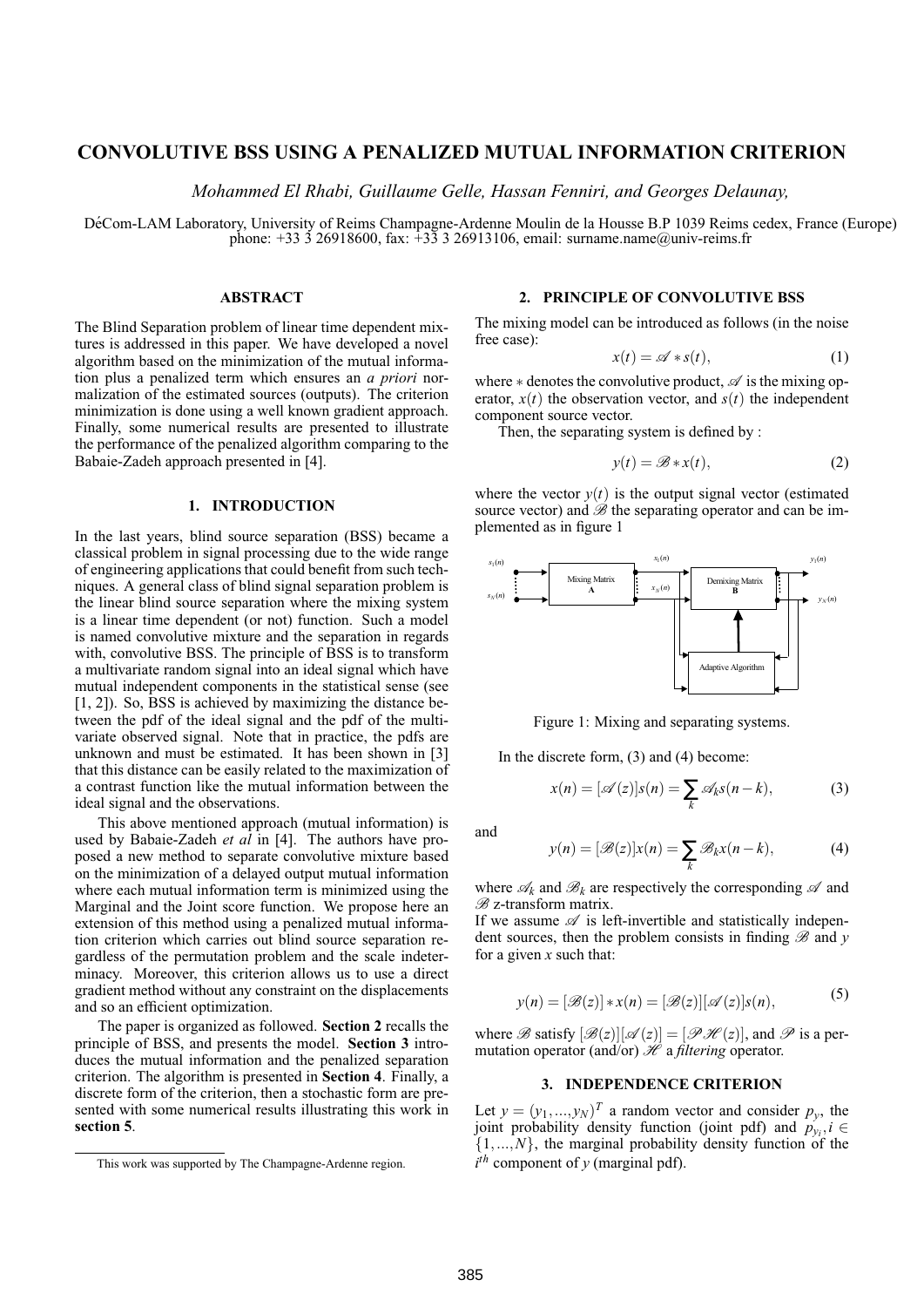In the BSS context, the mutual information can be written as follow:

$$
I(y) = \int_{\mathbb{R}^N} p_y(t) \ln \left( \frac{p_y(t)}{\Pi_{i=1}^N p_{y_i}(t)} \right) dt,
$$
 (6)

It is well known that (6) is nonnegative and equal to zero if and only if the components are statistically independent.

With convolutive mixtures, it is easy to show that the independence between two scalar sources  $y_1(n)$  and  $y_2(n)$ (for all n) are not sufficient to separate the system. That's why additional constraints must be stated to ensure the mutual independence of the output signal components  $y_i(n)$ ,  $i \in \{1, ..., N\}$ . To make it easier to understand, let us consider now a bidimensional random vector  $y(n) = (y_1(n), y_2(n))^T$ . The independence of the components  $y_1(n)$  and  $y_2(n')$  is needed for all  $n$  and  $n'$  to ensure the separation, in a different way the independence of  $y_1(n)$  and  $y_2(n-m)$ , for all n and at all lags m.

Babaie-Zadeh *et al* take this last remark into consideration and propose in [4] the minimization of the following separation criterion:

$$
J = \sum_{q} I(y^q(n))
$$
 (7)

 $\text{with } y^q(n) = (y_1(n-q_1), y_2(n-q_2), ..., y_N(n-q_N))^T \text{ when }$  $y(n) = (y_1(n), y_2(n), \ldots, y_N(n))^T$  is the random output vector, and  $q = (q_1, q_2, ..., q_N)^T$  an integer vector (with  $q_1 = 0$ ). Actually, the separation is obtained when the components of  $y^q$ become independent. In order to prevent the convergence to the trivial solution and to overcome the scale indeterminacy, for each  $k \leq N$ , the  $k^{th}$  output component is subject to a normalization constraint. From a mathematical viewpoint, and in terms of separating matrix  $\mathscr B$  can be written :

$$
\mathcal{B} = (\mathcal{B}_0, ..., \mathcal{B}_p) \in \mathcal{M}_{N,(p+1)N} \simeq \mathbb{R}^{(p+1)N^2}
$$
 (8)

which means that each row of  $\mathscr B$  belongs to the variety  $V = \{L \in \mathbb{R}^{(p+1)N}$ ; energy of  $L = 1\}$  of the euclidian space  $\mathbb{R}^{(p+1)N}$ . So, the Babaie-Zadeh *et al* method is based on a *tangential* gradient *i.e.* at each iteration, the matrix is scaled, and the displacement is done in the opposite direction of tangential gradient such that the rows of  $\hat{\mathscr{B}}$  remain on the variety *V*. The main drawback of this method is that the convergence of the algorithm could be affected by the normalization process.

In this paper we propose another approach which consists in overcoming the normalization constraint by adding a penalization term to the criterion. This allows us to use a direct gradient method without any constraint on the displacements toward the optimum and so a more efficient optimization. The numerical results presented at the end of this paper confirms this fact.

Moreover, one of the difficulties in the criterion (7) minimization is that the mutual information depends on the densities of the random variables, which must be estimated from the data. To minimize the criterion (7), several methods are proposed to estimate the pdf of the random variable. The approach in [5] consists in writing an expansion like Edgeworth or Gram-Charlier series of the pdf. Another approach is to calculate the (stochastic) gradient with respect to the separating matrix (see [6] and recently [4]). This approach points out the relevance of the score function (the log-derivative of the density defined below) of a random variable.

In this paper, we propose the following penalized criterion:

$$
\tilde{J} = \sum_{q} I(y^q(n)) + \lambda \sum_{i=1}^{N} \sum_{q} \left( E[(y_i^q(n) - E[y_i^q(n)])^2] - 1)^2, \right)
$$
\n(9)

where  $E[.]$  is the mathematical expectation and  $\lambda$  a positive parameter (the penalization parameter).

It is trivial to show that the criterion (9) reaches its minimum with normalized independent component outputs, since we choose  $\lambda > 0$ . The first term in the criterion is to minimize the criterion (7) of the estimated sources, while the second term demands that the output signal in each source have unit energy on average. In a sense, this constraint adds a signal normalization feature to the algorithm. In others words, this criterion overcomes the scale indeterminacy and prevents the algorithm from converging to the trivial solution ( $y = 0$ ).

## **4. A PENALIZED ALGORITHM**

In this section, we apply the gradient approach to separate convolutive mixtures based on the minimization of the criterion (9). To separate the sources by means of FIR filters with maximum degree p, the de-mixing system will be:

$$
y(n) = \sum_{k=0}^{p} \mathcal{B}_k x(n-k),
$$
 (10)

where the infinite summation in (4) is replaced by a finite one.

To estimate the matrices  $\mathcal{B}_k$  leading to estimate sources outputs, we calculate the gradients of  $\tilde{J}$  with respect to each  $\mathcal{B}_k$ . So, we define the Joint Score Function (JSF), the Marginal Score Function (MSF) and the Score Function Difference (SFD) respectively by:

$$
\varphi_{y}(y) = (-\frac{\frac{\partial p_{y}(y)}{\partial y_{1}}}{p_{y}(y)}, ..., -\frac{\frac{\partial p_{y}(y)}{\partial y_{N}}}{p_{y}(y)}), \n\psi_{y}(y) = (-\frac{p_{y_{1}}'(y_{1})}{p_{y_{1}}(y_{1})}, ..., -\frac{p_{y_{N}}'(y_{N})}{p_{y_{N}}(y_{N})}), and \n\beta_{y}(y) = \psi_{y}(y) - \varphi_{y}(y).
$$

#### **4.1 The gradient**

Let  $\mathcal{B}_k$  a matrix,  $\mathcal{E}$  a "small" matrix, to calculate the gradient with respect to  $\mathcal{B}_k$  of  $\tilde{J}$ . We set  $\hat{B}_k = \mathcal{B}_k + \mathcal{E}$  a matrix in a neighborhood of B*<sup>k</sup>* .

From (10), we have by definition:

$$
\hat{y}(n) = [\hat{B}(z)]x(n) = y(n) + \mathscr{E}x(n-k),
$$

Setting  $h(n) = \mathcal{E}x(n-k)$ , we have:  $\hat{y}^q(n) = y^q(n) + h^q(n).$ Then we can state the following proposition :

**Proposition 1** *Let us consider*  $\tilde{J}$  *defined by (9), then:* 

$$
\tilde{J}(\hat{y}^q(n)) - \tilde{J}(y^q(n)) = \langle \mathcal{E}, E\left\{\beta_{y^q}^{-q}(n)x(n-k)^T\right\}\rangle
$$
  

$$
\lambda \langle \mathcal{E}, E\left\{w(n)x(n-k)^T\right\}\rangle + o(\mathcal{E}),
$$

*where*  $w = (w_1, ..., w_N)$  *with*  $w_i = 4(E[y^q_i^2] - 1)y_i$ ,  $o(e^e)$  denotes *higher order terms in*  $\mathscr E$  *and*  $\langle C, D \rangle = trace(CD^T)$  *is the matrix inner product.*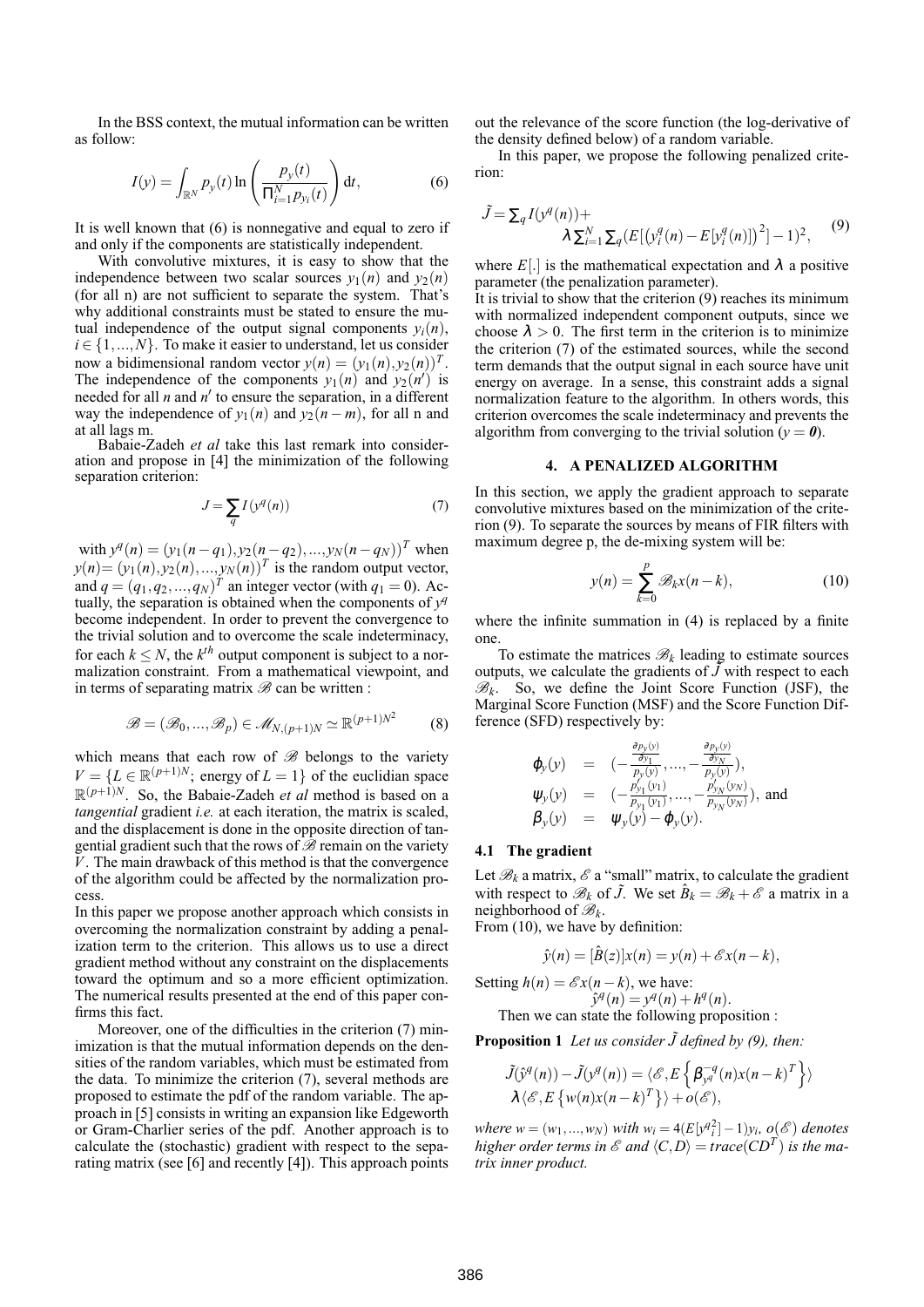*Proof* — See the appendix.  $\Diamond$ Formally, we get

$$
\frac{\partial \tilde{J}(y^q(n))}{\partial \hat{B}_k} = E\left\{\beta_{y^q}^{-q}(n)x(n-k)^T + \lambda w(n)x(n-k)^T\right\}.
$$

### **4.2 Algorithm**

 $\zeta$ From the proposition (1), we derive the following algorithm:

• Step 1 : for  $k = 0, ..., p$  and given  $\hat{B}_k^0$ 

$$
\hat{B}_k^n = \hat{B}_k^{n-1} - \mu \frac{\partial \tilde{J}}{\partial \hat{B}_k^{n-1}},
$$

• Step 2: update  $y^n$  such that:

$$
y^{n} = [\hat{B}^{n}(z)]x(n) = \sum_{k=0}^{p} \hat{B}_{k}^{n}x(n-k),
$$

• Step 3: repeat until convergence.

## **5. NUMERICAL RESULTS**

In this section, we deal with two observations obtained by a convolutive mixture of two sources. We give a comparison between the criterion (7) (as it is presented in [4]) and our criterion (9). We will use the separation criterion (9) in its discrete form, i.e the finite summation over  $q_i \in \{-M, ..., M\}$ takes the place of the infinite one over  $q_i \in \mathbb{Z}$ , where  $M = 2p$ (p is the maximum degree of the separating filters). Since this criterion is computationally expensive, we use its stochastic version. In other words, at each iteration, *m* is randomly chosen from the set  $\{-M, ..., M\}$ .

As performance criterion, we have used the output Signal to Noise Ratio (SNR) defined by:

$$
SNR_i = 10 \log_{10} \left( \frac{E[\mathbf{y}_i^2]}{E[(\mathbf{y}_i |_{\{s_i=0\}})^2]]} \right) \tag{11}
$$

where  $y_i|_{\{s_i=0\}} = \{([\mathcal{B}(z)][\mathcal{A}(z)]s(n))_i\}_{s_i=0}$ .

#### **5.1 Example 1.**

The mixing system is chosen as follows:

$$
\mathscr{A}[z] = \left[ \begin{array}{cc} 1+0.2z^{-1}+0.1z^{-2} & 0.5+0.3z^{-1}+0.1z^{-2} \\ 0.5+0.3z^{-1}+0.1z^{-2} & 1+0.2z^{-1}+0.1z^{-2} \end{array} \right]
$$

The maximum degree of the FIR is equal to 2 ( $p = 2, M = 4$ ). The number of observations is taken equal to 500, and the SFD are estimated using the Pham's method described in [7]. The experiment is repeated 50 times with different realizations of the random sources, the average standard deviation is ensured by the penalized algorithm (1.0009 for the first estimated source and 1.0005 for the second). The figure 2 shows the averaged SNRs versus iterations for the two algorithms, the adapting step-size is equal to  $\mu = 0.3$  for the Babaie-Zadeh algorithm and to  $\mu = 0.08$  for our algorithm (with a penalization parameter taken to  $\lambda = 1$ ).



Figure 2: Averaged output SNRs versus iterations with Pham's estimation of the SFD : our penalized algorithm (at the top), Baibaie-Zadeh algorithm (at the bottom) for the mixing of two random signals (without permutations between the components).

#### **5.2 Example 2.**

Here, the mixing system is:

$$
\mathscr{A}[z] = \left[ \begin{array}{cc} 1 & \mathscr{A}_{12}(z) \\ \mathscr{A}_{21}(z) & 1 \end{array} \right],
$$

where

$$
\mathscr{A}_{12}(z) = 0.01z^{-1} - 0.09z^{-2} + 0.05z^{-3}
$$
  
\n
$$
-0.18z^{-4} + 0.59z^{-5} + 0.46z^{-6}
$$
  
\n
$$
\mathscr{A}_{21}(z) = 0.1z^{-1} - 0.15z^{-2} + 0.55z^{-3}
$$
  
\n
$$
+0.42z^{-4} - 0.12z^{-5} + 0.04z^{-6}
$$

The score functions are estimated using the Pham's method, the maximum degree of the FIR is taken equal to 6 ( $p = 6$ ,  $M = 12$ ). The adapting step-sizes and the penalized parameter are taken as in the previous test. The average standard deviation is well kept (1.0000 for the first estimated source and 1.0002 for the second).

Figure 3 shows the averaged SNRs (taken also over 50 repetitions of the experiment) versus iterations for both algorithms.